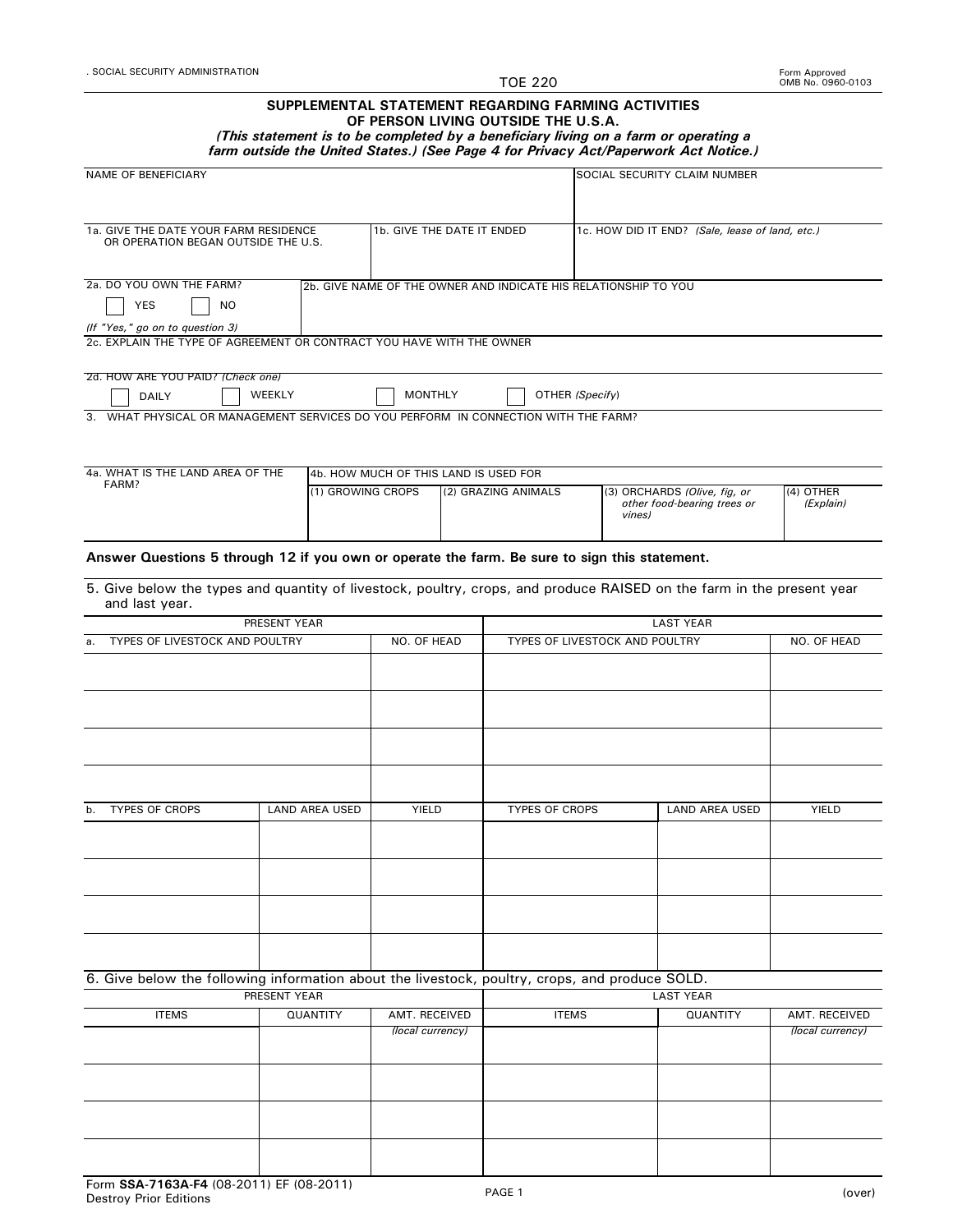| 7. Give below the following information about livestock, poultry, crops or produce which the family used or |  |  |  |
|-------------------------------------------------------------------------------------------------------------|--|--|--|
| bartered.                                                                                                   |  |  |  |

| PRESENT YEAR |                      |                    |                                                                                                |             | <b>LAST YEAR</b>            |                    |                                                                                                       |
|--------------|----------------------|--------------------|------------------------------------------------------------------------------------------------|-------------|-----------------------------|--------------------|-------------------------------------------------------------------------------------------------------|
| <b>ITEM</b>  | AMT. USED<br>ON FARM | AMOUNT<br>BARTERED | AMT. AND KIND OF GOODS<br><b>AND/OR SERVICES</b><br>RECEIVED IN EXCHANGE FOR<br>BARTERED GOODS | <b>ITEM</b> | AMT. USED<br><b>ON FARM</b> | AMOUNT<br>BARTERED | AMT. AND KIND OF GOODS<br><b>AND/OR SERVICES</b><br>RECEIVED IN EXCHANGE FOR<br><b>BARTERED GOODS</b> |
|              |                      |                    |                                                                                                |             |                             |                    |                                                                                                       |
|              |                      |                    |                                                                                                |             |                             |                    |                                                                                                       |
|              |                      |                    |                                                                                                |             |                             |                    |                                                                                                       |
|              |                      |                    |                                                                                                |             |                             |                    |                                                                                                       |

| 8. Give below the following information about other income or payments received from your farming operation (such as |
|----------------------------------------------------------------------------------------------------------------------|
| government agricultural program payments, patronage dividends, breeding fees, etc.)                                  |

| PRESENT YEAR   |                  | <b>LAST YEAR</b> |                        |
|----------------|------------------|------------------|------------------------|
| TYPE OF INCOME | AMOUNT RECEIVED  | TYPE OF INCOME   | <b>AMOUNT RECEIVED</b> |
|                | (local currency) |                  | (local currency)       |
|                |                  |                  |                        |
|                |                  |                  |                        |
|                |                  |                  |                        |
|                |                  |                  |                        |
|                |                  |                  |                        |
|                |                  |                  |                        |
|                |                  |                  |                        |

9. Give description and age of farm equipment or machinery you have (such as tractor, wagon, truck, etc.) *(If none, show none.)*

10.What animals do you have to work the farm? *(If none, show none.)*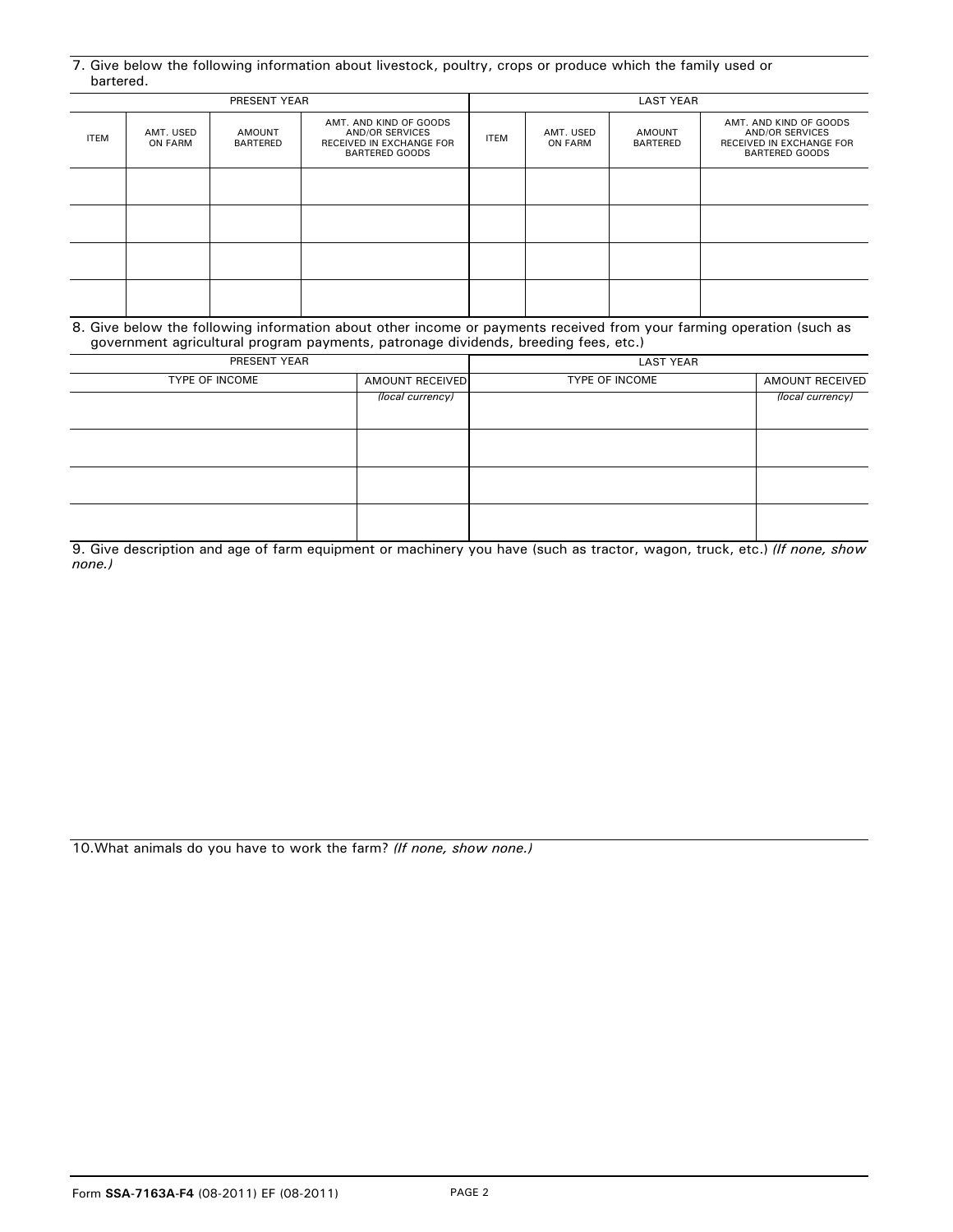| 11a.                  | Give the name and relationship to you (if any) of each person working on the farm.                                                      |                          |                                         |          |
|-----------------------|-----------------------------------------------------------------------------------------------------------------------------------------|--------------------------|-----------------------------------------|----------|
| <b>NAME</b>           |                                                                                                                                         | <b>RELATIONSHIP</b>      | DESCRIBE DUTIES PERFORMED               |          |
|                       |                                                                                                                                         |                          |                                         |          |
|                       |                                                                                                                                         |                          |                                         |          |
|                       |                                                                                                                                         |                          |                                         |          |
| <b>CROP OR</b>        | b. HOW ARE THEY PAID? (Check appropriate box or boxes)<br><b>CASH WAGE</b><br><b>LIVESTOCK SHARE</b>                                    | ROOM AND<br><b>BOARD</b> | <b>OTHER</b><br>(Specify)               |          |
|                       | 12. List expenses (in local currency) for the present year and last year.<br>(Do not include material supplied by Government agencies.) |                          |                                         |          |
| <b>YEAR</b>           | <b>TYPE OF EXPENSE</b>                                                                                                                  | COST                     | TYPE OF EXPENSE                         | COST     |
| 1. Present<br>2. Last | Labor hired                                                                                                                             | 1.<br>2.                 | Electricity, gasoline and<br>other fuel | 1.<br>2. |
| 1. Present<br>2. Last | Feed, seeds and<br>fertilizer purchased                                                                                                 | 1.<br>2.                 | Livestock and poultry<br>purchased      | 1.<br>2. |
| 1. Present<br>2. Last | Veterinary fees                                                                                                                         | 1.<br>2.                 | Taxes and interest on<br>farm notes     | 1.<br>2. |
| 1. Present<br>2. Last | Machine hire                                                                                                                            | 1.<br>2.                 | Other expenses<br>(Specify below)       | 1.<br>2. |
| 1. Present<br>2. Last | Farm supplies and cost<br>of repairs                                                                                                    | $\mathbf 1$ .<br>2.      |                                         | 1.<br>2. |

REMARKS: *(This space may be used for any additional information you may wish to give)*

**Knowing that anyone making a false statement or representation of a material fact in application or for use in determining a right to payment under the Social Security Act commits a crime punishable under Federal law, I certify that the above statements are true.**

| If this statement has been signed by mark (x), or fingerprint, two<br>witnesses who know the signer must sign below, giving their full<br>addresses. | ISIGNATURE OF PERSON COMPLETING THIS STATEMENT<br>(First name, middle initial, last name) (Write in ink) |
|------------------------------------------------------------------------------------------------------------------------------------------------------|----------------------------------------------------------------------------------------------------------|
| 1. SIGNATURE OF WITNESS                                                                                                                              | ISIGN<br><b>HERE</b>                                                                                     |
| ADDRESS OF WITNESS (Street number, city and country)                                                                                                 | <b>ISTREET ADDRESS</b>                                                                                   |
| 2. SIGNATURE OF WITNESS                                                                                                                              | ICITY, COUNTRY, POSTAL CODE                                                                              |
| ADDRESS OF WITNESS (Street number, city and country)                                                                                                 | DATE (Month, day and year)                                                                               |